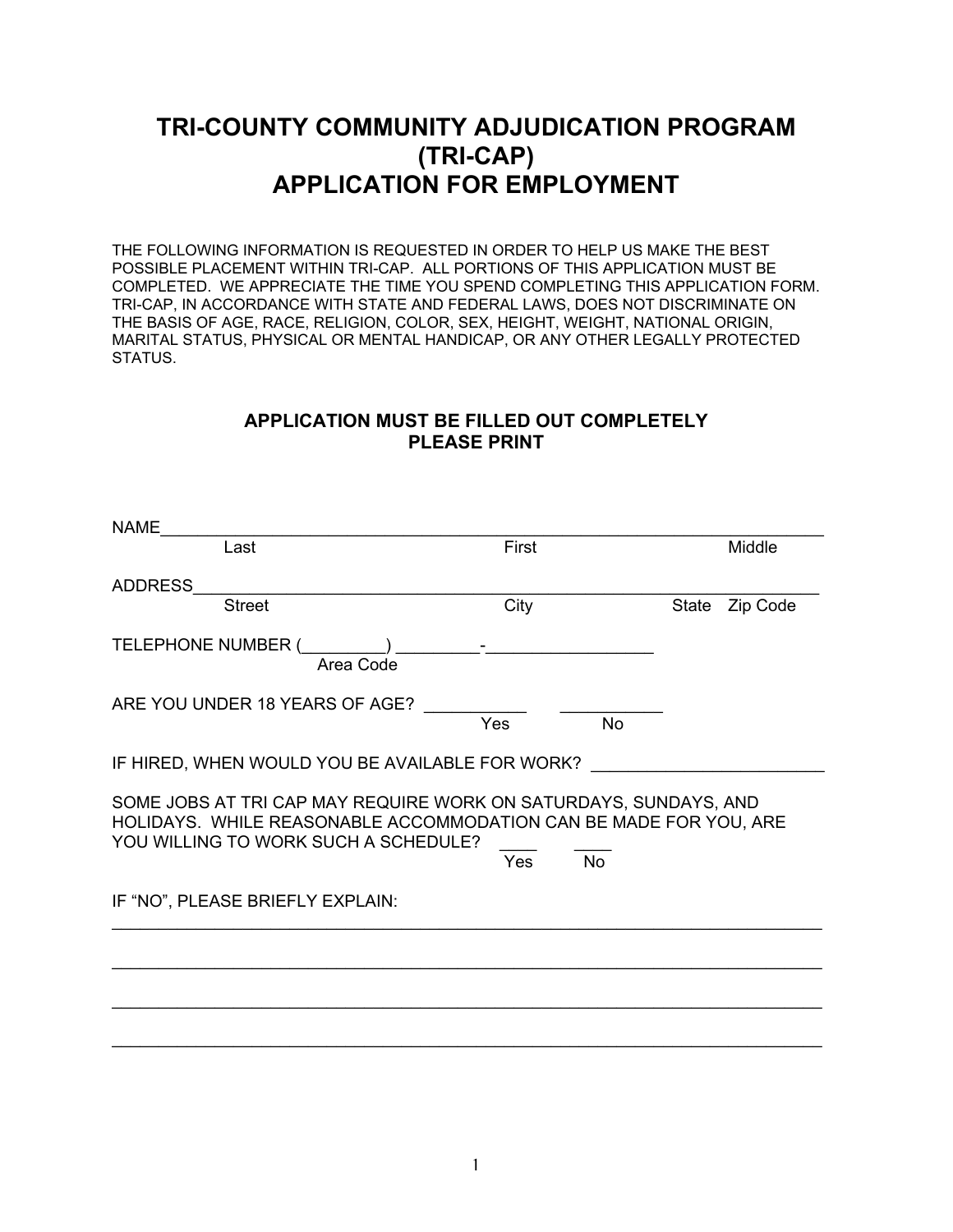# **RECORD OF EDUCATION:**

| School<br>Locations     | Name &<br>Location<br>of School | Course<br>of Study | <b>Check Last</b><br>Year<br>Completed | List Diplomas<br>Did you<br>Graduate?<br>or<br>Degrees |
|-------------------------|---------------------------------|--------------------|----------------------------------------|--------------------------------------------------------|
| High                    |                                 |                    | $1 \quad 2 \quad 3 \quad 4$            |                                                        |
| College /<br>University |                                 |                    | $1 \quad 2 \quad 3 \quad 4$            |                                                        |
| Other<br>(specify)      |                                 |                    | $1 \quad 2 \quad 3 \quad 4$            |                                                        |

ARE YOU ATTENDING OR HAVE YOU COMPLETED ANY CLASSES OR SPECIALIZED TRAINING THAT WOULD QUALIFY YOU FOR THIS POSITION?

Yes \_\_\_\_\_\_\_\_\_\_\_\_\_ No \_\_\_\_\_\_\_\_\_\_\_\_

IF YES, PLEASE DESCRIBE:

## **EMPLOYMENT HISTORY:**

LIST BELOW ALL PRESENT AND PAST EMPLOYMENT, BEGINNING WITH YOUR MOST RECENT.

\_\_\_\_\_\_\_\_\_\_\_\_\_\_\_\_\_\_\_\_\_\_\_\_\_\_\_\_\_\_\_\_\_\_\_\_\_\_\_\_\_\_\_\_\_\_\_\_\_\_\_\_\_\_\_\_\_\_\_\_\_\_\_\_\_\_\_\_\_\_\_\_\_\_\_\_

\_\_\_\_\_\_\_\_\_\_\_\_\_\_\_\_\_\_\_\_\_\_\_\_\_\_\_\_\_\_\_\_\_\_\_\_\_\_\_\_\_\_\_\_\_\_\_\_\_\_\_\_\_\_\_\_\_\_\_\_\_\_\_\_\_\_\_\_\_\_\_\_\_\_\_\_

 $\mathcal{L}_\text{max}$  , and the contribution of the contribution of the contribution of the contribution of the contribution of the contribution of the contribution of the contribution of the contribution of the contribution of t

\_\_\_\_\_\_\_\_\_\_\_\_\_\_\_\_\_\_\_\_\_\_\_\_\_\_\_\_\_\_\_\_\_\_\_\_\_\_\_\_\_\_\_\_\_\_\_\_\_\_\_\_\_\_\_\_\_\_\_\_\_\_\_\_\_\_\_\_\_\_\_\_\_\_\_\_

\_\_\_\_\_\_\_\_\_\_\_\_\_\_\_\_\_\_\_\_\_\_\_\_\_\_\_\_\_\_\_\_\_\_\_\_\_\_\_\_\_\_\_\_\_\_\_\_\_\_\_\_\_\_\_\_\_\_\_\_\_\_\_\_\_\_\_\_\_\_\_\_\_\_\_\_

\_\_\_\_\_\_\_\_\_\_\_\_\_\_\_\_\_\_\_\_\_\_\_\_\_\_\_\_\_\_\_\_\_\_\_\_\_\_\_\_\_\_\_\_\_\_\_\_\_\_\_\_\_\_\_\_\_\_\_\_\_\_\_\_\_\_\_\_\_\_\_\_\_\_\_\_

-------------------------------------------------------------------------------------------------------------------------------

\_\_\_\_\_\_\_\_\_\_\_\_\_\_\_\_\_\_\_\_\_\_\_\_\_\_\_\_\_\_\_\_\_\_\_\_\_\_\_\_\_\_\_\_\_\_\_\_\_\_\_\_\_\_\_\_\_\_\_\_\_\_\_\_\_\_\_\_\_\_\_\_\_\_\_\_

NAME AND ADDRESS OF EMPLOYER:

TYPE OF BUSINESS: \_\_\_\_\_\_\_\_\_\_\_\_\_\_\_\_\_\_\_\_\_\_\_\_\_\_\_\_\_\_\_\_\_\_\_\_\_\_\_\_\_\_\_\_\_\_\_\_\_\_\_\_\_\_\_\_\_\_

DATES OF EMPLOYMENT: FROM \_\_\_\_\_\_\_\_\_\_\_\_\_\_ TO \_\_\_\_\_\_\_\_\_\_\_\_\_\_

NAME OF SUPERVISOR\_\_\_\_\_\_\_\_\_\_\_\_\_\_\_\_\_\_\_\_\_\_\_\_\_\_\_\_\_\_\_\_\_\_\_\_\_\_\_\_\_\_\_\_\_\_\_\_\_\_\_\_\_\_\_

DESCRIBE THE TYPE OF WORK YOU PERFORMED:

#### YOUR REASON FOR LEAVING: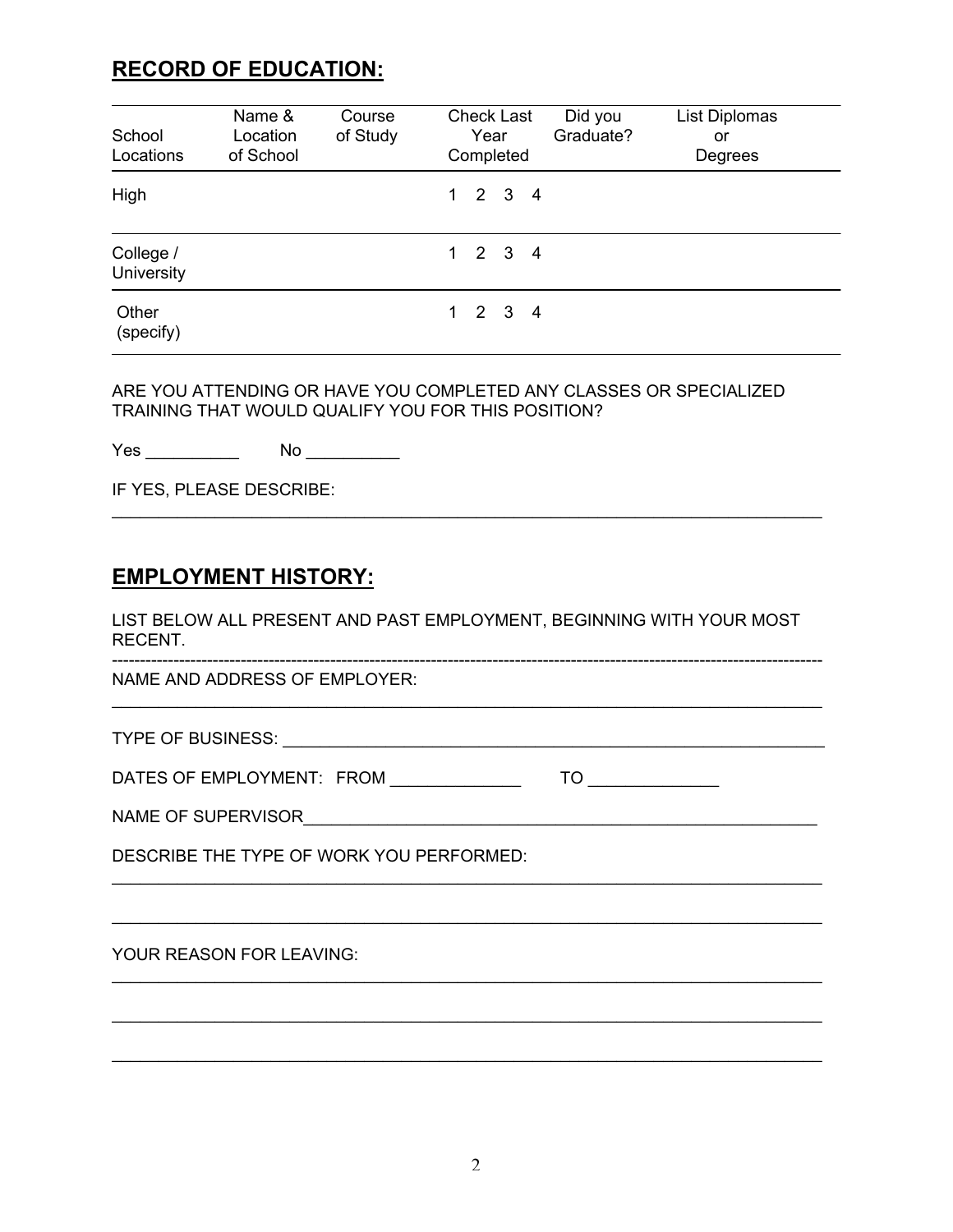| NAME AND ADDRESS OF EMPLOYER:            |  |  |  |  |  |
|------------------------------------------|--|--|--|--|--|
|                                          |  |  |  |  |  |
|                                          |  |  |  |  |  |
|                                          |  |  |  |  |  |
| DESCRIBE THE TYPE OF WORK YOU PERFORMED: |  |  |  |  |  |
| YOUR REASON FOR LEAVING:                 |  |  |  |  |  |
|                                          |  |  |  |  |  |
|                                          |  |  |  |  |  |
| NAME AND ADDRESS OF EMPLOYER:            |  |  |  |  |  |
|                                          |  |  |  |  |  |
|                                          |  |  |  |  |  |
|                                          |  |  |  |  |  |
| DESCRIBE THE TYPE OF WORK YOU PERFORMED: |  |  |  |  |  |
| YOUR REASON FOR LEAVING:                 |  |  |  |  |  |
|                                          |  |  |  |  |  |
| NAME AND ADDRESS OF EMPLOYER:            |  |  |  |  |  |
|                                          |  |  |  |  |  |
|                                          |  |  |  |  |  |
|                                          |  |  |  |  |  |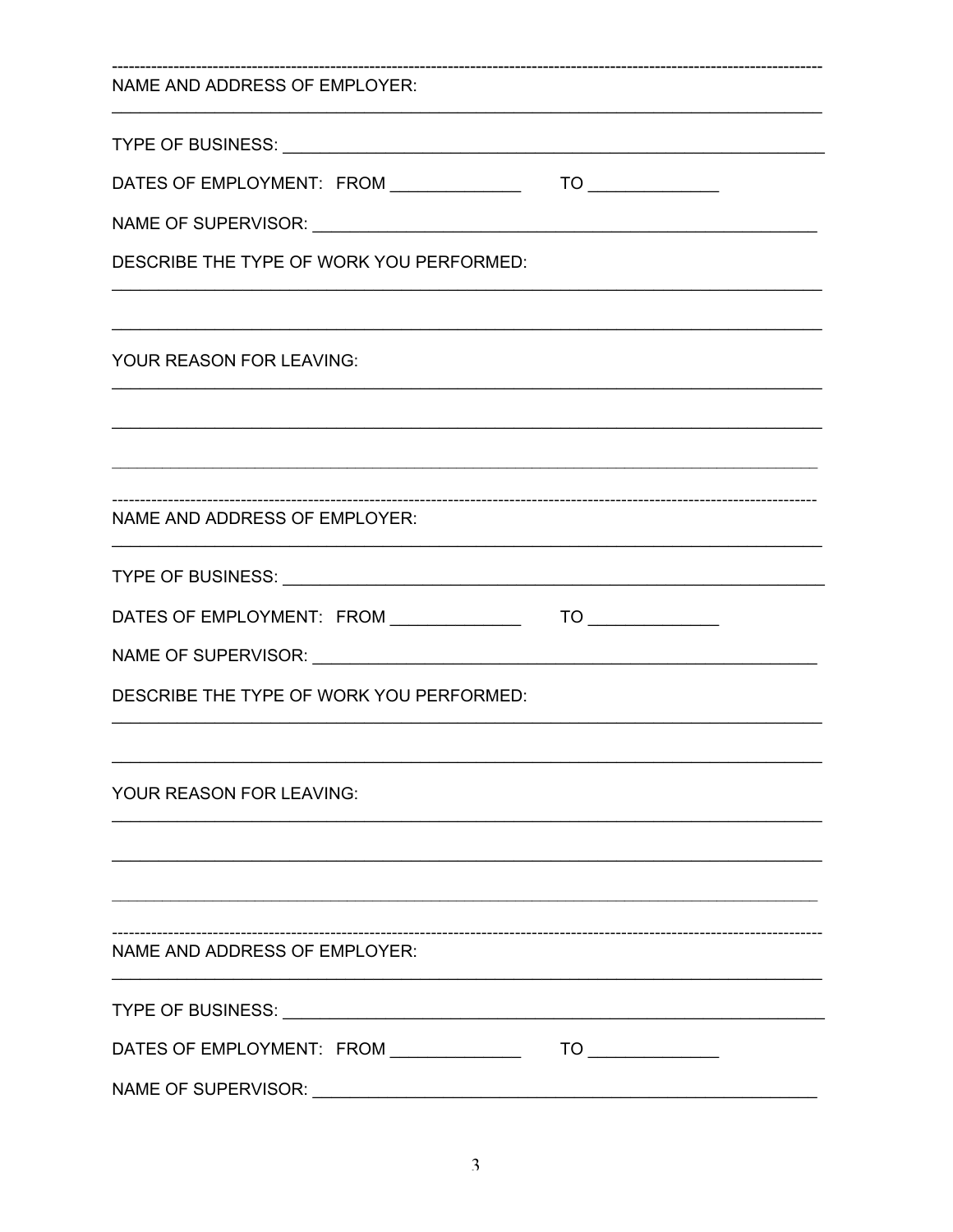#### YOUR REASON FOR LEAVING:

## **REFERENCES:**

List names and telephone numbers of three (3) personal/business references who are not related to you.

\_\_\_\_\_\_\_\_\_\_\_\_\_\_\_\_\_\_\_\_\_\_\_\_\_\_\_\_\_\_\_\_\_\_\_\_\_\_\_\_\_\_\_\_\_\_\_\_\_\_\_\_\_\_\_\_\_\_\_\_\_\_\_\_\_\_\_\_\_\_\_\_\_\_\_\_

\_\_\_\_\_\_\_\_\_\_\_\_\_\_\_\_\_\_\_\_\_\_\_\_\_\_\_\_\_\_\_\_\_\_\_\_\_\_\_\_\_\_\_\_\_\_\_\_\_\_\_\_\_\_\_\_\_\_\_\_\_\_\_\_\_\_\_\_\_\_\_\_\_\_\_\_

\_\_\_\_\_\_\_\_\_\_\_\_\_\_\_\_\_\_\_\_\_\_\_\_\_\_\_\_\_\_\_\_\_\_\_\_\_\_\_\_\_\_\_\_\_\_\_\_\_\_\_\_\_\_\_\_\_\_\_\_\_\_\_\_\_\_\_\_\_\_\_\_\_\_\_\_

\_\_\_\_\_\_\_\_\_\_\_\_\_\_\_\_\_\_\_\_\_\_\_\_\_\_\_\_\_\_\_\_\_\_\_\_\_\_\_\_\_\_\_\_\_\_\_\_\_\_\_\_\_\_\_\_\_\_\_\_\_\_\_\_\_\_\_\_\_\_\_\_\_\_\_\_

\_\_\_\_\_\_\_\_\_\_\_\_\_\_\_\_\_\_\_\_\_\_\_\_\_\_\_\_\_\_\_\_\_\_\_\_\_\_\_\_\_\_\_\_\_\_\_\_\_\_\_\_\_\_\_\_\_\_\_\_\_\_\_\_\_\_\_\_\_\_\_\_\_\_\_\_

| <b>NAME</b><br>$\blacktriangleleft$<br>. . | <b>TELEPHONE NUMBER</b> | <b>YEARS KNOWN</b> |
|--------------------------------------------|-------------------------|--------------------|
| 2.                                         |                         |                    |
| 3.                                         |                         |                    |

ARE YOU LEGALLY ELIGIBLE FOR EMPLOYMENT IN THE COUNTRY? Yes\_ No \_\_ (Proof of citizenship or immigration status may be required upon employment.)

HAVE YOU EVER BEEN CONVICTED OF A CRIME? IF SO, WHEN, WHERE, AND WHAT IS THE NATURE OF THE OFFENSE? PLEASE EXPLAIN: \_\_\_\_\_\_\_\_\_\_\_\_\_\_\_\_\_\_\_\_\_\_\_\_\_\_\_\_\_\_\_\_\_\_\_\_\_\_\_\_\_\_\_\_\_\_\_\_\_\_\_\_\_\_\_\_\_\_\_\_\_\_\_\_\_\_\_\_\_\_\_\_\_\_\_\_

\_\_\_\_\_\_\_\_\_\_\_\_\_\_\_\_\_\_\_\_\_\_\_\_\_\_\_\_\_\_\_\_\_\_\_\_\_\_\_\_\_\_\_\_\_\_\_\_\_\_\_\_\_\_\_\_\_\_\_\_\_\_\_\_\_\_\_\_\_\_\_\_\_\_\_\_

ARE THERE ANY FELONY CHARGES PENDING AGAINST YOU? IF SO, WHEN, WHERE, AND WHAT IS THE NATURE OF THE CHARGE? PLEASE EXPLAIN:

\_\_\_\_\_\_\_\_\_\_\_\_\_\_\_\_\_\_\_\_\_\_\_\_\_\_\_\_\_\_\_\_\_\_\_\_\_\_\_\_\_\_\_\_\_\_\_\_\_\_\_\_\_\_\_\_\_\_\_\_\_\_\_\_\_\_\_\_\_\_\_\_\_\_\_\_

\_\_\_\_\_\_\_\_\_\_\_\_\_\_\_\_\_\_\_\_\_\_\_\_\_\_\_\_\_\_\_\_\_\_\_\_\_\_\_\_\_\_\_\_\_\_\_\_\_\_\_\_\_\_\_\_\_\_\_\_\_\_\_\_\_\_\_\_\_\_\_\_\_\_\_\_

\_\_\_\_\_\_\_\_\_\_\_\_\_\_\_\_\_\_\_\_\_\_\_\_\_\_\_\_\_\_\_\_\_\_\_\_\_\_\_\_\_\_\_\_\_\_\_\_\_\_\_\_\_\_\_\_\_\_\_\_\_\_\_\_\_\_\_\_\_\_\_\_\_\_\_\_

\_\_\_\_\_\_\_\_\_\_\_\_\_\_\_\_\_\_\_\_\_\_\_\_\_\_\_\_\_\_\_\_\_\_\_\_\_\_\_\_\_\_\_\_\_\_\_\_\_\_\_\_\_\_\_\_\_\_\_\_\_\_\_\_\_\_\_\_\_\_\_\_\_\_\_\_

\_\_\_\_\_\_\_\_\_\_\_\_\_\_\_\_\_\_\_\_\_\_\_\_\_\_\_\_\_\_\_\_\_\_\_\_\_\_\_\_\_\_\_\_\_\_\_\_\_\_\_\_\_\_\_\_\_\_\_\_\_\_\_\_\_\_\_\_\_\_\_\_\_\_\_\_

## **MILITARY SERVICE RECORD**

WERE YOU IN THE ARMED FORCES? Yes \_\_\_\_ No \_\_\_\_

DESCRIBE JOB RELATED MILITARY TRAINING.

### RANK AT DISCHARGE: